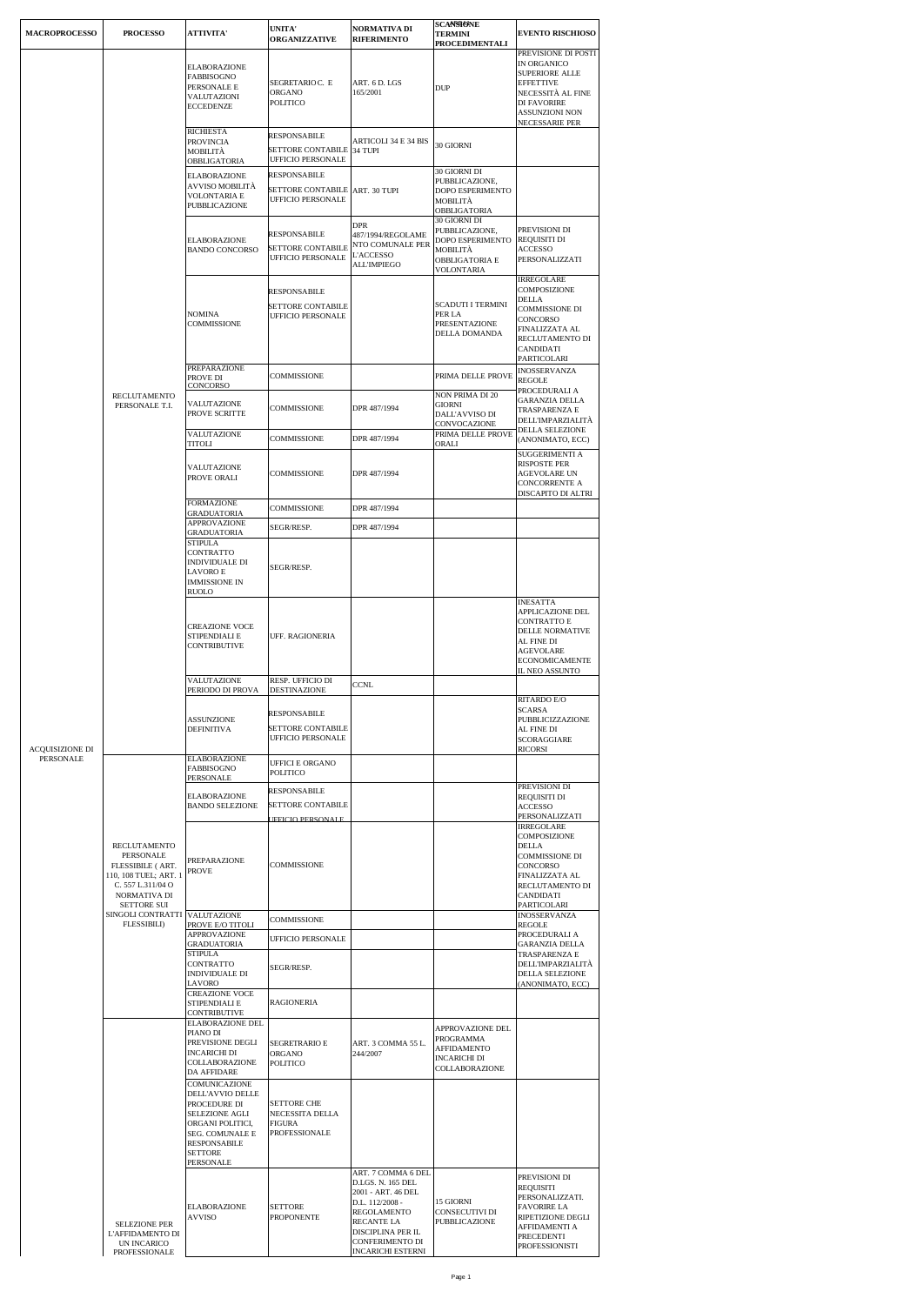|                                                                          |                                                           | <b>NOMINA</b><br><b>COMMISSIONE</b>                                                                                                                   | DETERMINA<br><b>RESPONSABILE</b><br><b>SETTORE</b>                                                                                             | REGOLAMENTO<br><b>RECANTE</b><br>DISCIPLINA PER IL<br><b>CONFERIMENTO DI</b><br><b>INCARICHI ESTERNI</b> | AREA1<br>SCADUTI I TERMIN<br>PER LA<br>PRESENTAZIONE<br>DELLA DOMANDA                                                                                                                      | <b>IRREGOLARE</b><br>COMPOSIZIONE<br><b>DELLA</b><br>COMMISSIONE DI<br>CONCORSO<br>FINALIZZATA AL<br>RECLUTAMENTO DI<br>CANDIDATI<br>PARTICOLARI                                                                                                                                                                                     |
|--------------------------------------------------------------------------|-----------------------------------------------------------|-------------------------------------------------------------------------------------------------------------------------------------------------------|------------------------------------------------------------------------------------------------------------------------------------------------|----------------------------------------------------------------------------------------------------------|--------------------------------------------------------------------------------------------------------------------------------------------------------------------------------------------|--------------------------------------------------------------------------------------------------------------------------------------------------------------------------------------------------------------------------------------------------------------------------------------------------------------------------------------|
|                                                                          |                                                           | <b>VALUTAZIONE DEI</b><br><b>CURRICULA</b><br><b>FORMAZIONE</b><br><b>GRADUATORIA</b><br>APPROVAZIONE<br><b>GRADUATORIA</b><br>STIPULA<br>CONVENZIONE | COMMISSIONE<br><b>COMMISSIONE</b><br><b>DETERMINA</b><br><b>RESPONSABILE</b><br><b>SETTORE</b><br><b>RESPONSABILE DEL</b><br><b>SETTORE</b>    |                                                                                                          | SEDUTE DELLA<br><b>COMMISSIONE</b>                                                                                                                                                         | SCARSA<br>TRASPARENZA<br>NELL'AFFIDAMENTO<br>DELL'INCARICO.                                                                                                                                                                                                                                                                          |
|                                                                          |                                                           | <b>CREAZIONE VOCE</b><br>STIPENDIALI E<br><b>CONTRIBUTIVE</b>                                                                                         | UFF RAG.                                                                                                                                       |                                                                                                          |                                                                                                                                                                                            |                                                                                                                                                                                                                                                                                                                                      |
|                                                                          | RILEVAMENTO<br>PRESENZE                                   |                                                                                                                                                       | UFFICIO PERSONALE 165/01                                                                                                                       |                                                                                                          | QUOTIDIANO                                                                                                                                                                                 | <b>INTERVENTI</b><br><b>MANUALI NON</b><br>AUTORIZZATI SULLA<br>PROCEDURA, AL<br>FINE DI FAVORIRE IL<br><b>DIPENDENTE</b><br><b>IRREGOLARE</b>                                                                                                                                                                                       |
| <b>GESTIONE</b><br><b>GIURIDICO</b><br><b>ECONOMICA DEL</b><br>PERSONALE | CONGEDI ORDINARI,<br>STRAORDINARI E<br>FERIE              |                                                                                                                                                       | SEGRETARIO<br>COMUNALE/RESP<br>AREA                                                                                                            | <b>CCNL</b>                                                                                              |                                                                                                                                                                                            | APPLICAZIONE<br>DELLA NORMATIVA<br>VIGENTE, AL FINE DI<br><b>FAVORIRE IL</b><br><b>DIPENDENTE</b><br>PREVISIONE DI                                                                                                                                                                                                                   |
|                                                                          | <b>NOMINA POSIZIONI</b><br>ORGANIZZATIVE                  |                                                                                                                                                       | SINDACO                                                                                                                                        | CCNL                                                                                                     |                                                                                                                                                                                            | <b>RUOLLE</b><br>COMPETENZE NON<br>RISPONDENTI ALLE<br><b>EFFETTIVE</b><br><b>NECESSITA</b><br><b>ERRONEA</b>                                                                                                                                                                                                                        |
|                                                                          | <b>ATTRIBUZIONE</b><br><b>RIMBORSI</b><br><b>MISSIONE</b> |                                                                                                                                                       | RESP. PERSONALE                                                                                                                                | CCNL                                                                                                     |                                                                                                                                                                                            | APPLICAZIONE<br>DELLE DISPOSIZIONI<br>VIGENTI AL FINE DI<br>ATTRIBUIRE<br><b>INDEBITI VANTAGGI</b><br><b>ECONOMICI</b><br>DISCREZIONALITÀ                                                                                                                                                                                            |
|                                                                          | INDENNITÀ DI<br>POSIZIONI<br>ORGANIZZATIVE                |                                                                                                                                                       | SINDACO                                                                                                                                        | <b>CCNL</b>                                                                                              |                                                                                                                                                                                            | <b>NELLA</b><br><b>INDIVIDUAZIONE</b><br>DELLE INDENNITÀ<br>IN ASSENZA DI<br>ADEGUATI CRITERI<br>DI PESATURA<br><b>MEMBRI DI ORGANI</b>                                                                                                                                                                                              |
|                                                                          |                                                           | NOMINA<br>DELEGAZIONE<br>TRATTANTE                                                                                                                    | GIUNTA COMUNALE                                                                                                                                |                                                                                                          | <b>ANNUALE</b>                                                                                                                                                                             | POLITICI O<br>SOGGETTI CHE<br><b>RICOPRONO</b><br><b>INCARICHI</b><br>SINDACALI NON<br>POSSONO FARNE<br>PARTE POTENDO<br><b>CONDIZIONARE LE</b><br><b>SCELTE DI</b><br>ALLOCAZIONE<br>DELLE RISORSE IN<br><b>SEDE DI</b><br>TRATTATIVE IN<br>VIRTÙ                                                                                   |
|                                                                          |                                                           | COSTITUZIONE DEL<br><b>FONDO</b>                                                                                                                      | UFF.RAGIONERIA                                                                                                                                 |                                                                                                          | PREFERIBILMENTE<br><b>IMMEDIATAMENTE</b><br><b>DOPO</b><br><b>L'APPROVAZIONE</b><br>DEL BILANCIO DI<br><b>PREVISIONE</b>                                                                   | DETERMINAZIONE DI<br>COSTITUZIONE DEL<br>FONDO È<br>SOSTANZIALMENTE<br>VINCOLATA<br>ATTENENDO LA<br>PARTE VARIABILE<br>ALLA SCELTA DELLA<br><b>GIUNTA COMUNALE</b><br><b>LE DECISIONLDL</b>                                                                                                                                          |
|                                                                          |                                                           | ATTO DI INDIRIZZO                                                                                                                                     | <b>GIUNTA COMUNALE</b>                                                                                                                         |                                                                                                          | DOPO LA<br><b>COSTITUZIONE DEL</b><br><b>FONDO CON</b><br><b>DETERMINAZIONE</b>                                                                                                            | ALLOCAZIONE DI<br>PARTE VARIABILE<br><b>POTREBBERO</b><br><b>ESSERE ORIENTATE</b><br>A FAVORIRE ALCUNI<br><b>DIPENDENTI</b><br>PIUTTOSTO CHE<br>ALTRI<br>LE DECISIONI IN                                                                                                                                                             |
|                                                                          | EROGAZIONE<br>SALARIO<br>ACCESSORIO                       | <b>ACCORDO CON</b><br><b>RIPARTIZIONE</b><br><b>RISORSE</b>                                                                                           | DELEGAZIONE<br>TRATTANTE DI<br><b>PARTE</b><br>PUBBLICA/OO.SS./AU<br>TORIZZAZIONE DI<br><b>GIUNTA ALLA</b><br>SOTTOSCRIZIONE<br>DEL DEFINITIVO |                                                                                                          | PREVIA IPOTESI DI<br>ACCORDO, PARERE<br>FAVOREVOLE DEL<br>REVISORE DEI CONTI<br>E AUTORIZZAZIONE<br>ALLA STIPULA<br>DELL'ACCORDO<br>DEFINITIVO DA<br>PARTE DELLA<br><b>GIUNTA COMUNALE</b> | SEDE DI IPOTESI DI<br><b>ACCORDO</b><br><b>SULL'ALLOCAZIONE</b><br>DELLE RISORSE PER<br><b>GLI ISTITUTI DI</b><br>PARTE VARIABILE<br>SOGGIACCIONO AL<br>RISCHIO DI<br>DECISIONI NON<br>OBIETTIVE SE NON<br><b>CONNESSE ALLE</b><br><b>EFFETTIVE</b><br><b>ESIGENZE</b><br>DELL'ENTE E DI<br>MERITO DI CIASCUN<br>VI È IL RISCHIO CHE |
| INCENTIVI<br>ECONOMICI AL<br>PERSONALE                                   |                                                           | <b>ATTRIBUZIONE</b><br>INDENNITA'                                                                                                                     |                                                                                                                                                | ARTT. 15 E 17 CCNL<br>1999                                                                               |                                                                                                                                                                                            | <b>SE NON</b><br>ADEGUATAMENTE<br>ARTICOLATI SI<br>PRESTINO A SCELTE<br>NON RISPONDENTI<br>ALLE ESIGENZE<br>DELL'ENTE MA DI<br><b>ATTRIBUZIONE DI</b><br>VANTAGGI<br><b>ECONOMICIA</b><br>QUESTO O QUEL<br><b>DIPENDENTE</b>                                                                                                         |